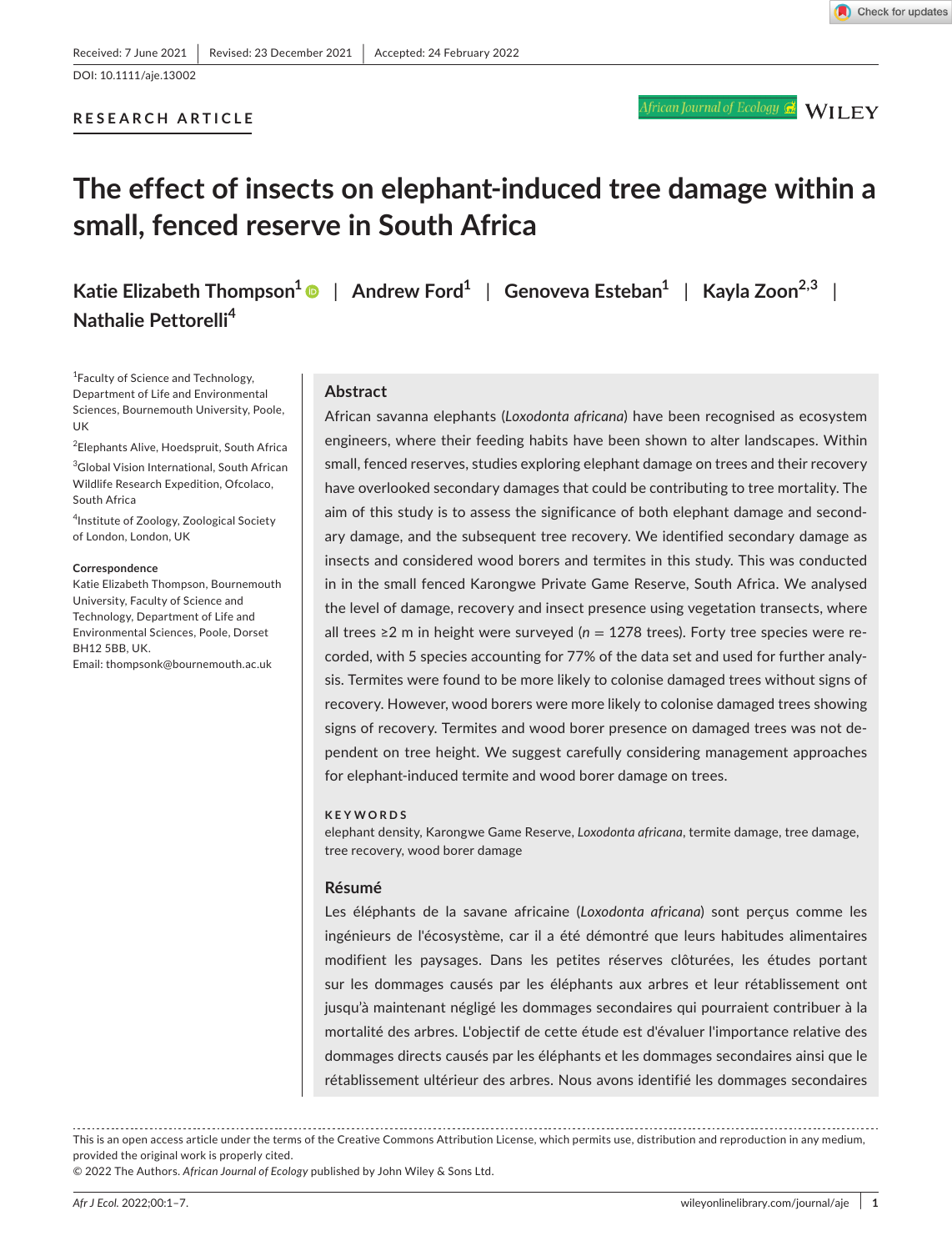comme étant dus aux insectes et dans le cadre de cette étude nous nous concentrons sur les xylophages et les termites. Cette étude a été menée dans la petite réserve privée clôturée de Karongwe, en Afrique du Sud. Nous avons analysé le niveau de dommages, la récupération et la présence d'insectes en utilisant des transects de végétation, où tous les arbres ≥2 m de hauteur ont été étudiés (n = 1278 arbres). Quarante espèces d'arbres ont été enregistrées, avec 5 espèces représentant 77% de l'ensemble des données et utilisées pour une analyse plus approfondie. On a constaté que les termites étaient plus susceptibles de coloniser les arbres endommagés qui ne présentent pas de signes de rétablissement. En revanche, les xylophages étaient plus susceptibles de coloniser les arbres endommagés présentant des signes de rétablissement. La présence de termites et de xylophages sur les arbres endommagés ne dépendait pas de la hauteur de l'arbre. Nous suggérons d'examiner attentivement les approches de gestion des dommages secondaires causés par les termites et les xylophages aux arbres endommagés par les éléphants.

## **1**  | **INTRODUCTION**

African savanna elephants (*Loxodonta africana*) are known to be capable of altering landscapes by reducing plant biomass and changing species composition (White & Goodman, 2009). Their ability to structurally modify vegetation has resulted in several studies on savanna trees, the damages elephants can inflict to them (Asner et al., 2016; Ben-Shahar, 1998; Gandiwa et al., 2011), and the subsequent impact on this may have on other tree species (Hrabar & Du Toit, 2014; Joseph et al., 2018; Kerley & Landman, 2006). The direct impact elephants have on vegetation is a particular concern in areas of high elephant density (Bounja & Midgley, 2009), such as fenced reserves, where increased damage can decrease savanna vegetation heterogeneity (Pringle, 2008). To date, literature has largely focussed on elephant damage with regards to the abundance of large trees, due to their significant environmental and economic value (Shannon et al., 2008). Types of damages caused by elephants include breaking branches and stems (Nasseri et al., 2011), as well as debarking (Calenge et al., 2002). Debarking has been shown to increase tree susceptibility to other associated damages, such as disease infection (for example, heart rot of the stem and branches) (Helm et al., 2011; Shannon et al., 2011; White & Goodman, 2009). Tree damage can also enhance tree susceptibility to termites (*Coptotermes* species), woodborers (*Cerambycidae* species) or other insects, which may shorten trees' lifespan (Hatcher, 1995).

Termites can indeed penetrate trees through fractures in the bark (Gould et al., 1993; N'Dri et al., 2011) and establish secondary nests inside the tree's cavities (Harris, 1968), increasing tree susceptibility to insect colonisations. This happens more frequently when bark is removed by animals such as elephants or porcupines (*Hystrix africaeaustralis*) (Helm et al., 2011). Termites seem to prefer older, stressed trees with low water content and gaps within the bark (Cowie et al., 1989; Gould et al., 1993; Werner et al., 2008). Within the Kruger National Park (South Africa), termites have been shown to prevent regrowth of marula trees (*Sclerocarya birrea*) (Coetzee et al., 1979)

and affect tree survival (Cook & Henley, 2019). Additionally, termite presence can result in trees being hollowed out from the inside, which may exacerbate vulnerability to elephant's and other animals' damage (Werner et al., 2008).

Wood borer damage to trees is characterised by the boring activity of larvae and adult beetles in the stems and branches of damaged or stressed hosts (Halperin & Geis, 1999; Liu et al., 2003; Nair, 2007; Peters et al., 2002). Adult mortality of marula trees has been suggested to be attributed to rapid invasion by wood borers after bark stripping occurs and the sapwood is exposed (Coetzee et al., 1979; Guy, 1989; Helm et al., 2011; Jacobs & Biggs, 2002). Structural damage caused by elephants and other herbivores enables wood borers to substantially weaken the stem (Coetzee et al., 1979), exacerbating the original damage by reducing the trees' ability to recover (Guy, 1989). Recently, Vogel et al. (2014) found that the presence of insects on large, older trees with high elephant impact was negatively related to knob thorn trees' (*Sengalia nigrescens*) survival, indicating elephant impact could indeed be indirectly facilitating insect attack and shortening the trees lifespan.

The interactive effects of multiple disturbances on different woody savanna species, such as the subsequent impact of insects on trees damaged by megaherbivores, are currently not completely understood (Holdo, 2007; Midgley et al., 2010). Increasing elephant densities in fenced reserves (Shannon et al., 2008; Skarpe et al., 2004) and the decreasing numbers of large trees (Ben-Shahar, 1993; Eckhardt et al., 2000; Moncrieff et al., 2008) have resulted in a need for improved knowledge of how elephants and other subsequent disturbances can result in tree death (Holdo, 2005). Tree species are faced with several biotic constraints such as insects (Hakeem et al., 2012; Wargo, 1996), and this secondary damage partnered with the lack of tree recovery has been overlooked in many studies focussed on elephant damage. This paper aims to address this knowledge gap, by investigating how insect presence relates to tree damage and affects tree recovery. While doing so, this contribution will test the following hypotheses: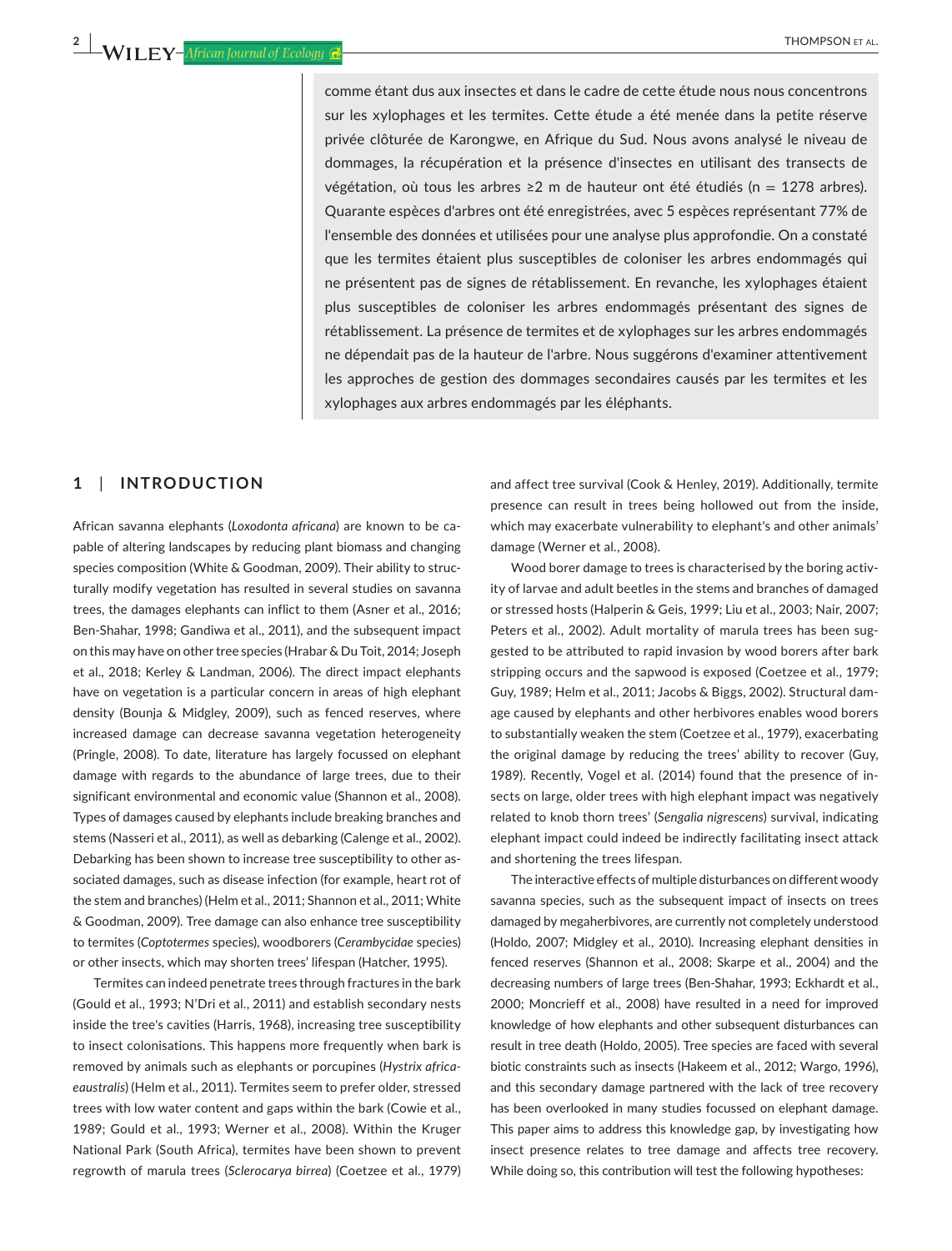- 1. Insects are more likely to colonise trees damaged by elephants than trees not damaged by elephants.
- 2. Insects are more likely to colonise taller trees damaged by elephants than shorter trees.
- 3. Insects are less likely to colonise damaged trees exhibit signs of recovery

# **2**  | **METHOD**

## **2.1**  | **Study site**

The study was carried out in Karongwe Private Game Reserve (KPGR), a 7960-hectare fenced private reserve in the Limpopo province of South Africa (centred on 30.60°E 24.23°N). The reserve consists of two savanna vegetation types: Granite Lowveld and Tzaneen Sour Bushveld (Mucina & Rutherford, 2006). Daily mean ambient air temperatures range from 5 to 17°C in winter (June to August) to 17–28°C in summer (December to February). The elevation range is 489–520 m above mean sea level (Lehmann et al., 2008).

The reserve originally consisted of 10 individual private farmlands, but division fences were removed in 1998 and a Reserve was established. KPGR is bordered by public roads, which are as close as 50 m from the fence line. The western fence line (19.1 km) runs along the paved R36 route, while gravel roads run parallel along the eastern (14.5 km) and northern (11.9 km) fence lines.

Elephants (seven individuals) were translocated to KPGR in 1999 from Kapama Game Reserve and Maggudu, Kwaza-Zulu Natal. Since 2011 the elephant population has consisted of one stable family unit of adult females, both male and female subadults and juveniles. There are also two bulls present on this reserve. Owen-Smith et al. (2006) suggest that an effective elephant population density is 0.28 km², based upon which KGPR could support 22.28 elephants. KGPR currently supports 20 elephants.

## **2.2**  | **Data collection**

Vegetation data were collected in June – October 2019, with 84,  $10 \times 100$  m transects to represent the vegetation type across the reserve. A navigation-grade GNSS (Garmin™ GPSMap® 60CSX) was used to acquire co-ordinate pairs at the start of each transect. Every tree of height ≥2 m and diameter breast height (DBH) of ≥10 cm was sampled for elephant damage and recovery (Coetzee et al., 1979; Staub et al., 2013). When a tree met the necessary requirements, the following parameters were recorded:

- 1. Species, height (m), DBH (cm).
- 2. Elephant damage type (Table 1).
- 3. Tree recovery type (Table 1).
- 4. Insect presence: Termites, Wood borers.

**TABLE 1** Scale used to record elephant browsing damage and recovery levels on tree species after Walker (1976)

| Variable | Observation                       |  |
|----------|-----------------------------------|--|
| Damage   | Branches broken                   |  |
|          | Condition of the tree: Alive/Dead |  |
|          | Main stem broken                  |  |
|          | Main trunk debarked               |  |
|          | Pushed over                       |  |
| Recovery | Presence of coppicing             |  |
|          | Bark regrowth                     |  |
|          | Presence of sprouting             |  |

Tree damages were derived from the Walker damage scale (Walker, 1976) (Table 1) to determine the types of elephant damage on each tree during data collection. Elephant damage on trees is easily distinguished from that of other browsers due to their foraging behaviours (Jachmann & Bell, 1985). Damages were recorded according to the methods used by Jacobs and Biggs (2002). The types of recovery were also recorded for each tree based on the types of recovery identified by Gadd (2002) (Table 1). All trees sampled were recorded using a binary scoring system for each parameter.

## **2.3**  | **Data analysis**

A total of 1278 trees were used in our analysis, on the five most abundant tree species: knobthorn (*S*. *nigrescens*; 382), marula (*S*. *birrea*; 175), velvet corkwood (*Commiphora mollis*; 179), red bush willow (*Combretum apiculatum*; 493), and leadwood (*Combretum imberbe*; 49).

Data exploration was carried out following the protocol described in Zuur et al. (2010). Generalised linear mixed effect models (GLMM; binomial distribution) were used to model the likelihood of a given insect type to be found on any given tree, as a function of the height of the tree, the level of tree damage, and the two-way interactions between covariates (all fixed effects). We also used GLMM to model the likelihood of a given insect type to be found on any damaged tree, as a function of the height of the tree, whether the damaged tree showed any signs of recovery, and the two-way interactions between covariates (all fixed effects). In all cases, transect identity was modelled as a random effect. Identified damage and recovery types were classified into 'DamageScore' (0–5, depending on the number of types of damages identified) and 'RecoveryScore' (0–3, depending on the number of types of recovery identified) for each observed tree (Table 1). We tested the model structure by adding the independent variables and then tested the main effects plus the interactions; the best models were used for further inference. All models were built in R using the 'lme4' package (Pinheiro & Bates, 2000; R Core Team, 2014).

Model assumptions were verified by plotting residuals for spatial dependency. We determined that the random effect approach was sufficient for spatial dependency by conducting Moran's I test on all models (Getis, 2008). Results confirm that spatial autocorrelation is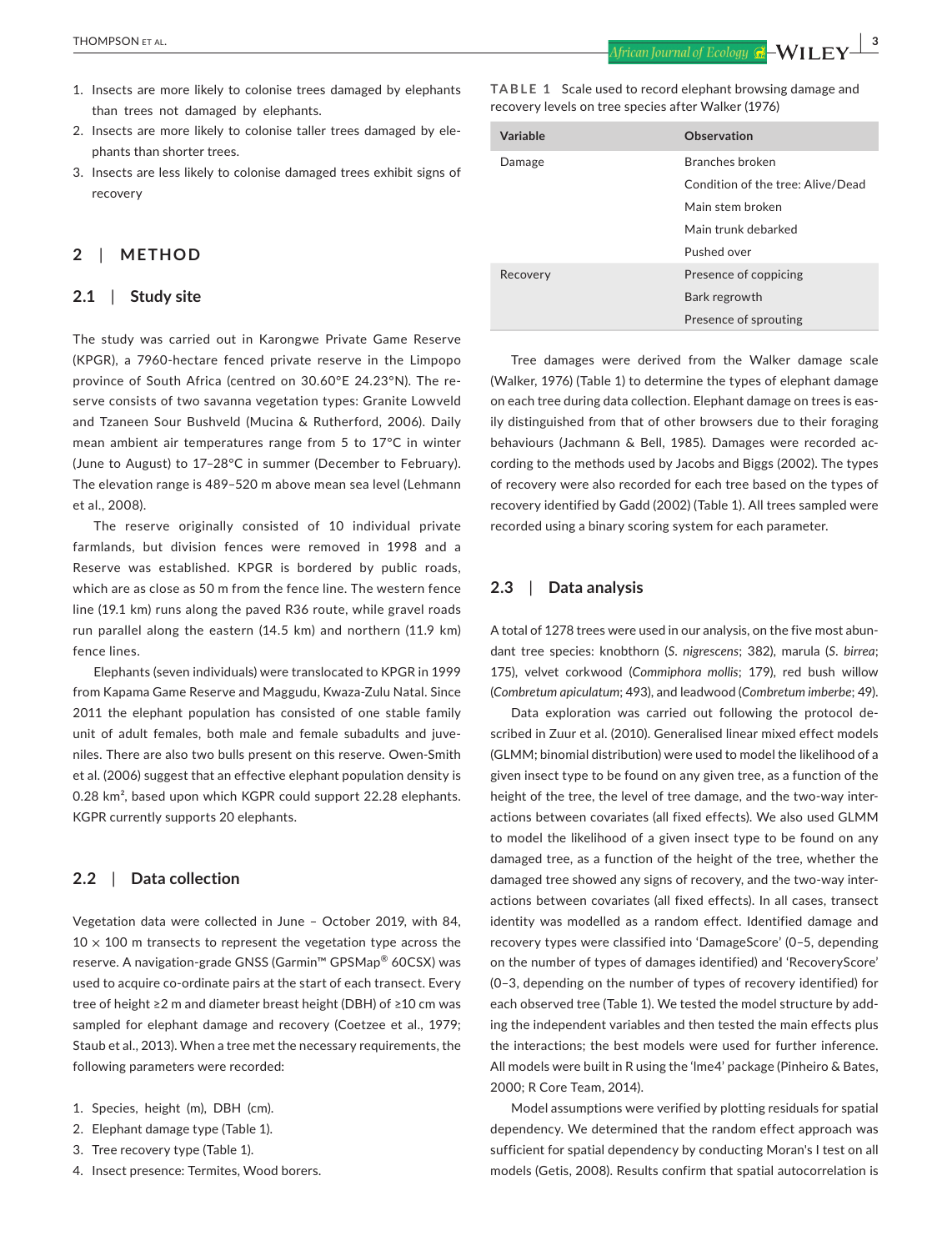|            |                       | <b>GLM</b><br>coefficient |           |         |         |
|------------|-----------------------|---------------------------|-----------|---------|---------|
| Variable   | <b>Fixed effects</b>  | (estimate)                | <b>SE</b> | Z value | p value |
| Wood borer | $Height+$             | $-0.04$                   | 0.05      | $-0.66$ | 0.49    |
|            | RecoveryScore         | 0.35                      | 0.17      | 2.16    | 0.03    |
| Termite    | Height                | $-0.13$                   | 0.11      | $-1.21$ | 0.23    |
|            | RecoveryScore         | $-0.68$                   | 0.76      | $-0.89$ | 0.37    |
|            | Height: RecoveryScore | 0.09                      | 0.10      | 0.86    | 0.39    |
| Wood borer | Height                | 0.08                      | 0.06      | 1.39    | 0.10    |
|            | DamageScore           | 0.64                      | 0.39      | 1.63    | 0.10    |
|            | Height: DamageScore   | $-0.07$                   | 0.06      | $-1.25$ | 0.21    |
| Termite    | Height                | 0.09                      | 0.07      | 1.29    | 0.19    |
|            | DamageScore           | 1.14                      | 0.47      | 2.41    | 0.02    |
|            | Height: DamageScore   | $-0.17$                   | 0.07      | $-2.51$ | 0.01    |

independent variables (fixed effects) for

both insects tested

Bold indicates Significant values (0.03, 0.01, 0.02)

absent in the residuals of all models, and inference was taken from the best performing models (Moran's *I* for all models <0.02; *p*-value <0.05 for all models).

## **3**  | **RESULTS**

Termites were more likely to be found on more damaged trees,  $(p = 0.02)$ ; however, tree height was less important as the score damage increased ( $p = 0.01$ ; Table 2).

The likelihood of finding wood borers on trees, on the other hand, was not impacted by tree height or damage score (all *p* > 0.05; Table 2).

We also found that recovery was significantly linked to wood borers presence: the higher the recovery score, the greater the chance of finding woodborers on damaged trees  $(p = 0.03)$ . However, the likelihood of finding termites on damaged trees was not related to the tree's recovery score (*p* > 0.05). Both termite and wood borer presence was not affected by tree height of damaged trees (*p* > 0.05; Table 2).

# **4**  | **DISCUSSION**

Our results show that (a) termites are more likely to colonise damaged trees; (b) wood borers are more likely to colonise damaged trees that are showing signs of recovery, and that (c) insect presence on damaged trees did not depend on tree height.

Studies to date that have considered elephant damage on trees have overlooked the impact of insects. We show here that termites colonising damaged trees should be regarded as a significant contributor to secondary damage. We also found that the effect of tree height was not related to insect presence, suggesting that insects do not colonise tall trees. This raises concerns, as management efforts to date on trees have focussed on large trees as they are considered the most susceptible to elephant damage (Jacobs & Biggs, 2002; Helm et al., 2009; Helm & Witkowski, 2012; Cook et al., 2017). Howes et al. (2020) determined that tree damage by elephants in an enclosed reserve was non-lethal to trees, and that taller trees were less likely to suffer from elephant damage. However, once elephant damage on trees has occurred, it was not known how the level of insect damage impacts tree mortality. We have shown here that termite presence on damaged trees could be leading to increased mortality if the tree is unable to recover from elephant damage, as they were more likely to be found on damaged trees that did not show any signs of recovery. In addition, the trees inability to recover from elephant damage could be the trigger to termite colonisation.

It could also be conceivable that debarking may not be the main driver for subsequent insect damage. Debarking has been shown to increase tree susceptibility to other damages including fires (Ihwagi et al., 2010) and diseases and has shown to be attributed to cause direct mortality (White & Goodman, 2009). This method of elephant feeding has also been shown to make the tree more susceptible to termites, wood borers and other insect activity and ultimately, shortening the trees lifespan (Hatcher, 1995). However, our results show that termites are more likely to colonise trees that have a greater number of damages. Added to this, our results showed that wood borer presence was likely to be found on trees that exhibited signs of recovery, suggesting that even trees showing signs of recovery may encounter further damage from insects. We suggest mitigation methods should focus on the most susceptible trees that show high levels of damage, that are likely to incur further damages from termites and consider wood borers presence on trees with recovery.

We stress that our study does not indicate the removal and prevention of insects at this stage. We are suggesting that more focus should be directed towards secondary impacts of damage, as opposed to just considering elephant damage on its own in relation to tree mortality. Additionally, elephant feeding habits result in greater availability of food for termites and woodborers (Holdo & McDowell, 2004). In fact, within fenced reserves that limit wildlife migration between reserves, high densities of termite mounds are important to conservation as they are able to sustain wildlife population by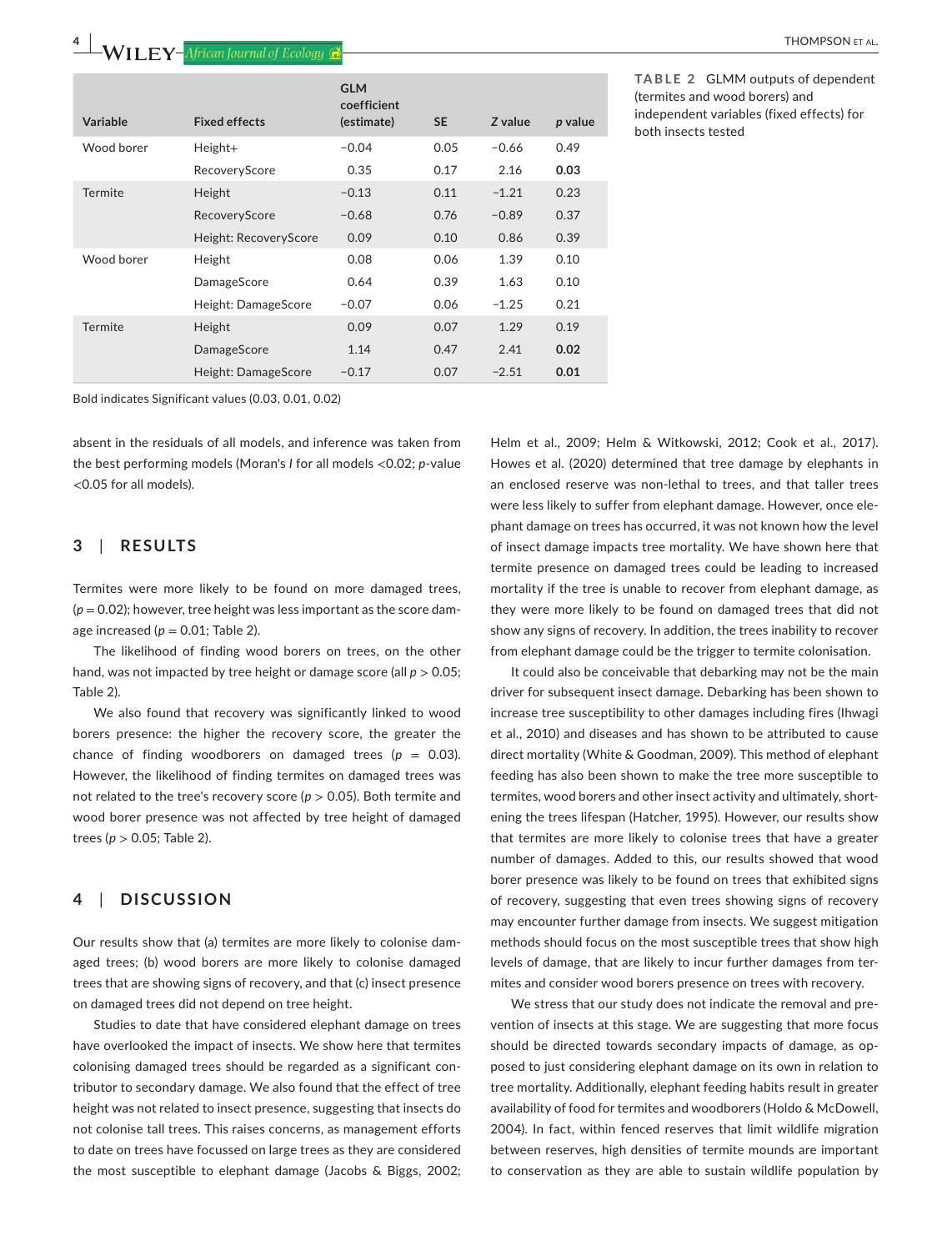sustaining nutritious forage availability across seasons. This can be crucial during the dry season when forage is limited (Davies et al., 2016). Studies have also suggested that within fenced reserves, elephants show feeding preferences to browsing over grazing, which only enhances the need for termites as mounds (Jouquet et al., 2011). Few tree species such as *C*. *apiculatum* and *Combretum mopane* grow on termite mounds, where other species have been found in proximity to mounds such as *Sclerocarya birrea* (Davies et al., 2016). Trees species within proximity to termite mounds within savanna environments benefit as termite mounds can aid tree growth due their increased soil fertility as well as water availability. There have been studies on the relationship between termite mounds and herbivore feeding patterns (Muvengwi et al., 2013; Okullo & Moe, 2012; Van der Plas et al., 2013). A recent study focussed on the influence of mound size on vegetation diversity, finding that elephant damage to mound associated vegetation reduced the microclimate effects provided by vegetation (Joseph et al., 2013). However, termite mounds have been shown to provide both refugia and high-quality forage for a range of herbivore species (Fleming & Loveridge, 2003; Grant & Scholes, 2006; Mobæk et al., 2005). Therefore, we acknowledge that termite mounds are essential for biodiversity and providing ecosystem services.

Further studies are therefore needed to determine the level of mitigation required to supress elephant-induced damages and the subsequent impacts of insects on susceptible trees. This way, we will be able to determine the best approach to maintain sufficient vegetation for elephant feeding. Some tree species are not impacted highly by feeding and can persist through time, however further damage by insects can cause an increased severity of damage and limit the ability of a tree to recover. Conservation efforts should focus on trees that are unable to recover and are susceptible to elephant and insect damage.

We attempted to address some of the explanatory factors of elephant damage and the impact of insects; however, there are limitations to this study. We only considered termite and wood borer presence in our analysis. Our study is constrained both temporally and spatially, as we only collected data over 3 months in one area. If tree damage was recent, then there may have not been enough time to show levels of recovery or subsequent insect activity. We recommend that studies using our approach consider a larger temporal range as well as considering other insect species. It may also be informative to further studies to identify the density and size of termite mounds and their spatial distribution, associated with damaged trees in a fenced reserve, as termite mounds themselves play a part in the spatial heterogeneity of the landscape.

Our study has provided fresh insight regarding insect presence in trees damaged by a high density of elephants within a fenced reserve, and their subsequent recovery. There remains a need to determine how insects directly impact further damage to trees, and their subsequent recovery, in the longer-term. Therefore, we suggest carefully considering management approaches for elephantinduced insect damage on trees. We acknowledge the importance of insects for many ecological processes and other species that

 **THOMPSON** ET AL.  $\begin{array}{|c|c|c|c|c|}\hline \text{African Journal of Ecology & \bf{C2} & \bf{WII} & \bf{FV} & \bf{5} \ \hline \end{array}$ 

live within fenced reserves. We have shown that even damaged trees that exhibit recovery have wood borer presence, which is a concern when considering the level of damage in a fenced reserve. As reserves vary in elephant density and the spatial distribution of termite mounds and therefore termite induced damages, it is essential that we determine how to manage the secondary effects of elephant damage so that vegetation can be maintained.

### **ACKNOWLEDGEMENTS**

The authors would like to thank the Global Vision International research team and the landowners of Karongwe Private Game Reserve (SA). NP is funded by Research England.

#### **CONFLICT OF INTEREST**

The authors declare no competing interests.

#### **AUTHOR CONTRIBUTIONS**

K.T. conceived the study. K.G. performed data collection. N.P provided critical analysis and discussion. K.T. performed data analysis. K.T. wrote the manuscript with support of N.P., G.E. and A.F. All authors edited and approved the content.

## **DATA AVAILABILITY STATEMENT**

The data that support the findings of this study are available from the corresponding author upon reasonable request.

#### **ORCID**

*Katie Elizabeth Thompson* [https://orcid.](https://orcid.org/0000-0002-9027-6718) [org/0000-0002-9027-6718](https://orcid.org/0000-0002-9027-6718)

#### **REFERENCES**

- Asner, G. P., Vaughn, N., Smit, I. P., & Levick, S. (2016). Ecosystem-scale effects of megafauna in African savannas. *Ecography*, *39*(2), 240– 252. <https://doi.org/10.1111/ecog.01640>
- Ben-Shahar, R. (1993). Patterns of elephant damage to vegetation in northern Botswana. *Biological Conservation*, *65*(3), 249–256. [https://doi.org/10.1016/0006-3207\(93\)90057-8](https://doi.org/10.1016/0006-3207(93)90057-8)
- Ben-Shahar, R. (1998). Elephant density and impact on Kalahari woodland habitats. *Transactions of the Royal Society of South Africa*, *53*(2), 149–155. <https://doi.org/10.1080/00359199809520383>
- Boundja, R. P., & Midgley, J. J. (2009). Patterns of elephant impact on woody plants in the Hluhluwe-Imfolozi park. *Kwazulu-Natal, South Africa, African Journal of Ecology*, *48*, 206–214.
- Calenge, C., Maillard, D., Gaillard, J. M., Merlot, L., & Peltier, R. (2002). Elephant damage to trees of wooded savanna in Zakouma National Park, Chad. *Journal of Tropical Ecology*, *18*, 599–614. [https://doi.](https://doi.org/10.1017/S0266467402002390) [org/10.1017/S0266467402002390](https://doi.org/10.1017/S0266467402002390)
- Coetzee, B., Engelbrecht, A., Joubert, S., & Retief, P. (1979). Elephant impact on *Sclerocarya caffra* trees in *Acacia nigrescens* tropical plains thornveld of the Kruger National Park. *Koedoe*, *22*(1), 39–60.
- Cook, R. M., & Henley, M. D. (2019). Complexities associated with elephant impact on *Sclerocarya birrea* subsp. *caffra* in the Greater Kruger National Park. *South African Journal of Botany*, *121*, 543–548.
- Cook, R., Witkowski, E., Helm, C., Henley, M., & Parrini, F. (2017). Recent exposure to African elephants after a century of exclusion: Rapid accumulation of marula tree impact and mortality, and poor regeneration. *Forest Ecology and Management*, *401*, 107–116. [https://doi.](https://doi.org/10.1016/j.foreco.2017.07.006) [org/10.1016/j.foreco.2017.07.006](https://doi.org/10.1016/j.foreco.2017.07.006)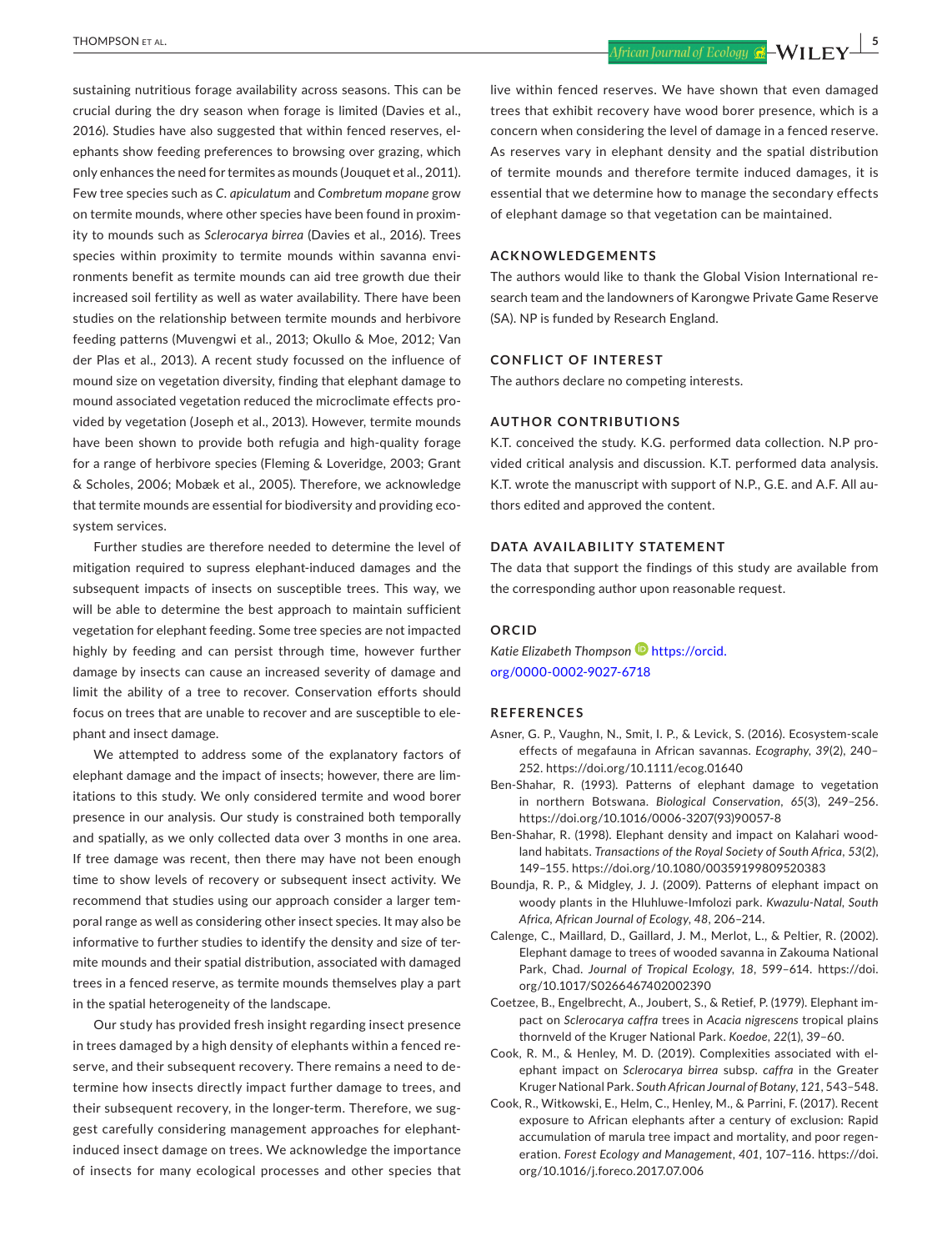**6 <sup>|</sup>**  THOMPSON et al.

- Cowie, R. H., Logan, J. W., & Wood, T. G. (1989). Termite (Isoptera) damage and control in tropical forestry with special reference to Africa and Indo-Malaysia: A review. *Bulletin of Entomological Research*, *79*(2), 173–184.<https://doi.org/10.1017/S0007485300018150>
- Davies, A. B., Baldeck, C. A., & Asner, G. P. (2016). Termite mounds alter the spatial distribution of African savanna tree species. *Journal of Biogeography*, *43*(2), 301–313. [https://doi.org/10.1111/](https://doi.org/10.1111/jbi.12633) [jbi.12633](https://doi.org/10.1111/jbi.12633)
- Eckhardt, H. C., Van Wilgen, B. W., & Biggs, H. C. (2000). Trends in woody vegetation cover in the Kruger National Park, South Africa, between 1940 and 1998. *African Journal of Ecology*, *38*(2), 108–115. <https://doi.org/10.1046/j.1365-2028.2000.00217.x>
- Fleming, P. A., & Loveridge, J. P. (2003). Miombo woodland termite mounds: Resource islands for small vertebrates? *Journal of Zoology*, *259*(2), 161–168.<https://doi.org/10.1017/S0952836902003084>
- Gadd, M. (2002). The impact of elephants on the marula tree *Sclerocarya birrea*. *African Journal of Ecology*, *40*(4), 328–336.
- Gandiwa, E., Magwati, T., Zisadza, P., Chinuwo, T., & Tafangenyasha, C. (2011). The impact of African elephants on *Acacia tortilis* woodland in northern Gonarezhou National Park, Zimbabwe. *Journal of Arid Environments*, *75*(9), 809–814. [https://doi.org/10.1016/j.jarid](https://doi.org/10.1016/j.jaridenv.2011.04.017) [env.2011.04.017](https://doi.org/10.1016/j.jaridenv.2011.04.017)
- Getis, A. (2008). A history of the concept of spatial autocorrelation: A geographer's perspective. *Geographical Analysis*, *40*(3), 297–309. <https://doi.org/10.1111/j.1538-4632.2008.00727.x>
- Gould, M. S., Lowe, A. J., & Clarke, G. P. (1993). The frequency of termite (Isoptera) damage to tree species in Namakutwa forest. *Tanzania, Sociobiology*, *23*, 189–198.
- Grant, C. C., & Scholes, M. C. (2006). The importance of nutrient hotspots in the conservation and management of large wild mammalian herbivores in semi-arid savannas. *Biological Conservation*, *130*(3), 426–437. <https://doi.org/10.1016/j.biocon.2006.01.004>
- Guy, P. R. (1989). The influence of elephants and fire on a Brachystegia-Julbernardia woodland in Zimbabwe. *Journal of Tropical Ecology*, *5*, 215–226.
- Hakeem, K. R., Chandna, R., Ahmad, P., Iqbal, M., & Ozturk, M. (2012). Relevance of proteomic investigations in plant abiotic stress physiology. *Omics: A Journal of Integrative Biology*, *16*(11), 621–635. <https://doi.org/10.1089/omi.2012.0041>
- Halperin, J., & Geis, K. U. (1999). Lyctidae (Coleoptera) of Israel, their damage and its prevention. *Phytoparasitica*, *27*(4), 257–262. [https://](https://doi.org/10.1007/BF02981481) [doi.org/10.1007/BF02981481](https://doi.org/10.1007/BF02981481)
- Harris, W. V. (1968). African termites of the genus Schedorhinotermes (Isoptera: Rhinotermitidae) and associated termitophiles (Lepidoptera: Tineidae). *Proceedings of the Royal Entomological Society of London. Series B, Taxonomy*, *37*(8), 103–113.
- Hatcher, P. E. (1995). Three-way interactions between plant pathogenic fungi, herbivorous insects and their host plants. *Biological Reviews*, *70*(4), 639–694. [https://doi.org/10.1111/j.1469-185X.1995.tb016](https://doi.org/10.1111/j.1469-185X.1995.tb01655.x) [55.x](https://doi.org/10.1111/j.1469-185X.1995.tb01655.x)
- Helm, C., Wilson, G., Midgley, J., Kruger, L., & Witkowski, E. T. F. (2011). Investigating the vulnerability of an African savanna tree (*Sclerocarya birrea* ssp. *caffra*) to fire and herbivory. *Austral Ecology*, *36*(8), 964–973.
- Helm, C. V., & Witkowski, E. T. F. (2012). Characterising wide spatial variation in population size structure of a keystone African savanna tree. *Forest Ecology and Management*, *263*, 175–188. [https://doi.](https://doi.org/10.1016/j.foreco.2011.09.024) [org/10.1016/j.foreco.2011.09.024](https://doi.org/10.1016/j.foreco.2011.09.024)
- Helm, C., Witkowski, E., Kruger, L., Hofmeyr, M., & Owen-Smith, N. (2009). Mortality and utilisation of *Sclerocarya birrea* subsp. *caffra* between 2001 and 2008 in the Kruger National Park, South Africa. *South African Journal of Botany*, *75*(3), 475–484.
- Holdo, R. M. (2005). Stem mortality following fire in Kalahari sand vegetation: Effects of frost, prior damage, and tree neighbourhoods. *Plant Ecology*, *180*(1), 77–86. [https://doi.org/10.1007/s1125](https://doi.org/10.1007/s11258-005-2796-4) [8-005-2796-4](https://doi.org/10.1007/s11258-005-2796-4)
- Holdo, R. M. (2007). Elephants, fire, and frost can determine community structure and composition in Kalahari woodlands. *Ecological Applications*, *17*(2), 558–568.<https://doi.org/10.1890/05-1990>
- Holdo, R. M., & McDowell, L. R. (2004). Termite mounds as nutrient–rich food patches for elephants. *Biotropica*, *36*(2), 231–239. [https://doi.](https://doi.org/10.1111/j.1744-7429.2004.tb00314.x) [org/10.1111/j.1744-7429.2004.tb00314.x](https://doi.org/10.1111/j.1744-7429.2004.tb00314.x)
- Howes, B., Doughty, L., & Thompson, S. (2020). African elephant feeding preferences in a small South African fenced game reserve. *Journal for Nature Conservation*, *53*, 125700. [https://doi.org/10.1016/j.](https://doi.org/10.1016/j.jnc.2019.03.001) [jnc.2019.03.001](https://doi.org/10.1016/j.jnc.2019.03.001)
- Hrabar, H., & Du Toit, J. T. (2014). Interactions between megaherbivores and microherbivores: Elephant browsing reduces host plant quality for caterpillars. *Ecosphere*, *5*(1), 1–6. [https://doi.org/10.1890/](https://doi.org/10.1890/ES13-00173.1) [ES13-00173.1](https://doi.org/10.1890/ES13-00173.1)
- Ihwagi, F. W., Vollrath, F., Chira, R. M., Douglas-Hamilton, I., & Kironchi, G. (2010). The impact of elephants, *Loxodonta africana*, on woody vegetation through selective debarking in Samburu and Buffalo Springs National Reserves, Kenya. *African Journal of Ecology*, *48*(1), 87–95.
- Jachmann, H., & Bell, R. H. V. (1985). Utilization by elephants of the Brachystegia woodlands of the Kasungu National Park, Malawi. *African Journal of Ecology*, *23*(4), 245–258.
- Jacobs, O., & Biggs, R. (2002). The impact of the African elephant on marula trees in the Kruger National Park. *South African Journal of Wildlife Research-24-month Delayed Open Access*, *32*(1), 13–22.
- Joseph, G. S., Seymour, C. L., Coetzee, B. W., Ndlovu, M., Deng, L., Fowler, K., Hagan, J., Brooks, B. J., Seminara, J. A., & Foord, S. H. (2018). Elephants, termites and mound thermoregulation in a progressively warmer world. *Landscape Ecology*, *33*(5), 731–742. <https://doi.org/10.1007/s10980-018-0629-9>
- Joseph, G. S., Seymour, C. L., Cumming, G. S., Cumming, D. H., & Mahlangu, Z. (2013). Termite mounds as islands: Woody plant assemblages relative to termitarium size and soil properties. *Journal of Vegetation Science*, *24*(4), 702–711. [https://doi.](https://doi.org/10.1111/j.1654-1103.2012.01489.x) [org/10.1111/j.1654-1103.2012.01489.x](https://doi.org/10.1111/j.1654-1103.2012.01489.x)
- Jouquet, P., Traoré, S., Choosai, C., Hartmann, C., & Bignell, D. (2011). Influence of termites on ecosystem functioning. Ecosystem services provided by termites. *European Journal of Soil Biology*, *47*(4), 215–222.
- Kerley, G., & Landman, M. (2006). The impacts of elephants on biodiversity in the Eastern Cape Subtropical Thickets: Elephant conservation. *South African Journal of Science*, *102*(9–10), 395–402.
- Liu, H., Bauer, L. S., & Gao, R. (2003). Exploratory survey for the emerald ash borer, *Agrilus planipennis* (Coleoptera: Buprestidae), and its natural enemies in China. *Great Lakes Entomologist*, *36*, 191–204.
- Lehmann, M. B., Funston, P. J., Owen, C. R., & Slotow, R. (2008). Home range utilisation and territorial behaviour of lions (Panthera leo) on Karongwe Game Reserve. *South Africa. PLoS One*, *3*(12), e3998.
- Midgley, J. J., Lawes, M. J., & Chamaillé-Jammes, S. (2010). Savanna woody plant dynamics: The role of fire and herbivory, separately and synergistically. *Australian Journal of Botany*, *58*(1), 1–11. [https://](https://doi.org/10.1071/BT09034) [doi.org/10.1071/BT09034](https://doi.org/10.1071/BT09034)
- Mobæk, R., Narmo, A. K., & Moe, S. R. (2005). Termitaria are focal feeding sites for large ungulates in Lake Mburo National Park, Uganda. *Journal of Zoology*, *267*(1), 97–102. [https://doi.org/10.1017/S0952](https://doi.org/10.1017/S0952836905007272) [836905007272](https://doi.org/10.1017/S0952836905007272)
- Moncrieff, G. R., Kruger, L. M., & Midgley, J. J. (2008). Stem mortality of *Acacia nigrescens* induced by the synergistic effects of elephants and fire in Kruger National Park, South Africa. *Journal of Tropical Ecology*, *24*(6), 655–662.
- Mucina, L., & Rutherford, M. (2006). *The vegetation of South Africa, Lesotho and Swaziland*. South African National Biodiversity Institute.
- Muvengwi, J., Mbiba, M., & Nyenda, T. (2013). Termite mounds may not be foraging hotspots for mega-herbivores in a nutrient-rich matrix. *Journal of Tropical Ecology*, *29*, 551–558. [https://doi.org/10.1017/](https://doi.org/10.1017/S0266467413000564) [S0266467413000564](https://doi.org/10.1017/S0266467413000564)